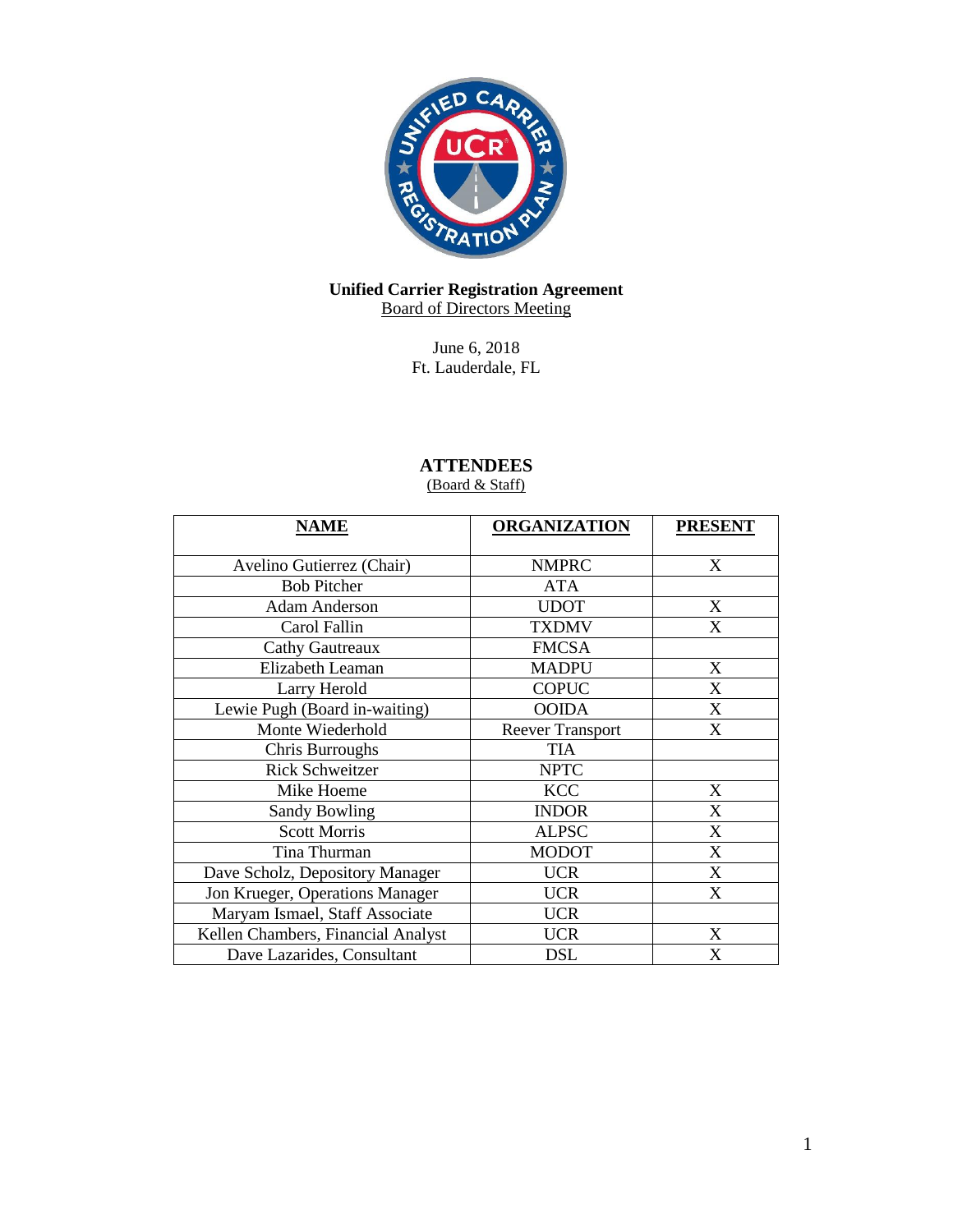# **MINUTES**

#### **Welcome, Call to Order & Introductions**

Chair Avelino Gutierrez called the meeting to order at 12:03 pm EDT and facilitated the introduction of Board members, staff, and guests.

#### **Verification of Meeting Notice**

Mr. Gutierrez confirmed that the official notice for the June 6, 2018 UCR Board meeting was published in the Federal Register on May 31.

#### **Review & Approval of Agenda & Setting of Ground Rules**

A MOTION was MADE and SECONDED to approve the agenda as presented. THE MOTION CARRIED.

#### **Approval of Minutes of the April 19, 2018 UCR Board Meeting**

A MOTION was MADE and SECONDED to approve the draft minutes of the April 19, 2018 UCR Board meeting. THE MOTION CARRIED.

#### **Critical Issues**

#### **UCR 2.0 development / latest**

Registration System Subcommittee Chair Scott Morris reported that development of UCR's new national registration system is ahead of schedule.

A MOTION was MADE and SECONDED to end registration for the 2017 UCR year on September 30, 2018. THE MOTION CARRIED.

#### **Proposed amendments to UCR Agreement**

Mr. Morris reported that the Registration System Subcommittee plans to work with the Procedures Subcommittee to develop several amendments to the current UCR Agreement, based on new business rules for the new system.

 **Consideration & approval of revised procedure for selection of auditor by the State of Texas pertaining to Texas' annual fee entitlement amount audit under the UCR Agreement**

Mr. Gutierrez reported that UCR has negotiated a compromise procedure for the Texas DMV's upcoming audit that would require one Board member to act as an observer during the audit process (Carol Fallin recuses herself as a potential observer).

A MOTION was MADE and SECONDED to approve the proposed procedure. THE MOTION CARRIED.

#### **Review of Kellen management report**

Depository Manager Dave Scholz and Operations Manager Jon Krueger reviewed their monthly management report and answered questions.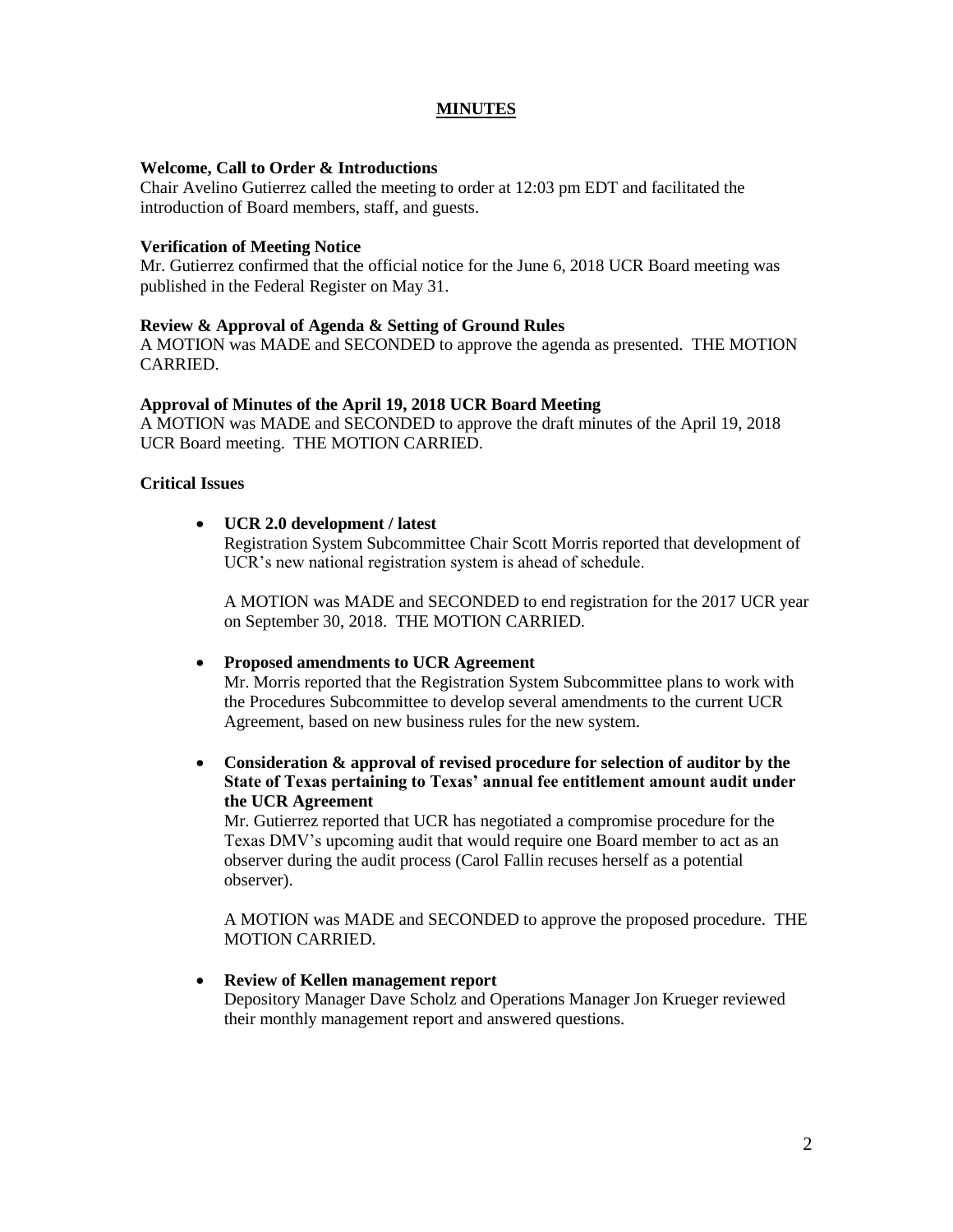## **Updates Concerning UCR Legislation**

There were no updates.

## **FMCSA Update**

Rick Wood reported that FMCSA is processing the renewal terms for several Board members, as well as a new term for Lewie Pugh with OOIDA.

#### **Report of DSL Transportation Services, Inc.**

Dave Lazarides reported on the FARs program, noting that to date, a total of about \$660,000 has been collected by the states in 2018.

#### **Report of Indiana Department of Revenue**

Sandy Bowling reported on IDOR's role in the transition to the new national registration system, noting that a team of representatives from UCR and Seikosoft will be visiting IDOR on July 10 to review customer service requirements.

#### **Subcommittee Reports**

## **Audit Subcommittee**

Chair Mike Hoeme, with assistance from Mr. Krueger, reported on the positive feedback received on the pilot state auditor training in Atlanta in late-May. Mr. Hoeme reported that the next audit training course is scheduled for July 31-August 1 in Chicago.

A MOTION was MADE and SECONDED to approve the Chicago training session for a budget of \$49,000. THE MOTION CARRIED by a vote of 10-1.

Mr. Hoeme reported that the Audit Subcommittee will develop an annual audit plan for 2019.

## **Finance Subcommittee**

Chair Scott Morris reported on key discussions from the Finance Subcommittee meeting on June 3 and answered questions.

A MOTION was MADE and SECONDED to establish a new savings account at the Bank of North Dakota for UCR's operating reserve. THE MOTION CARRIED.

## **Registration System Subcommittee**

Chair Scott Morris reported on key discussions from the Registration System Subcommittee meeting on June 5 and answered questions.

## **Procedures Subcommittee**

Chair Adam Anderson reported that the Subcommittee plans to update the new UCR Handbook to include new technology requirements for independent state registration systems. The Subcommittee also plans to update the UCR Agreement to align with new national registration system scheduled to launch October 1, and to-bedetermined audit requirements for states